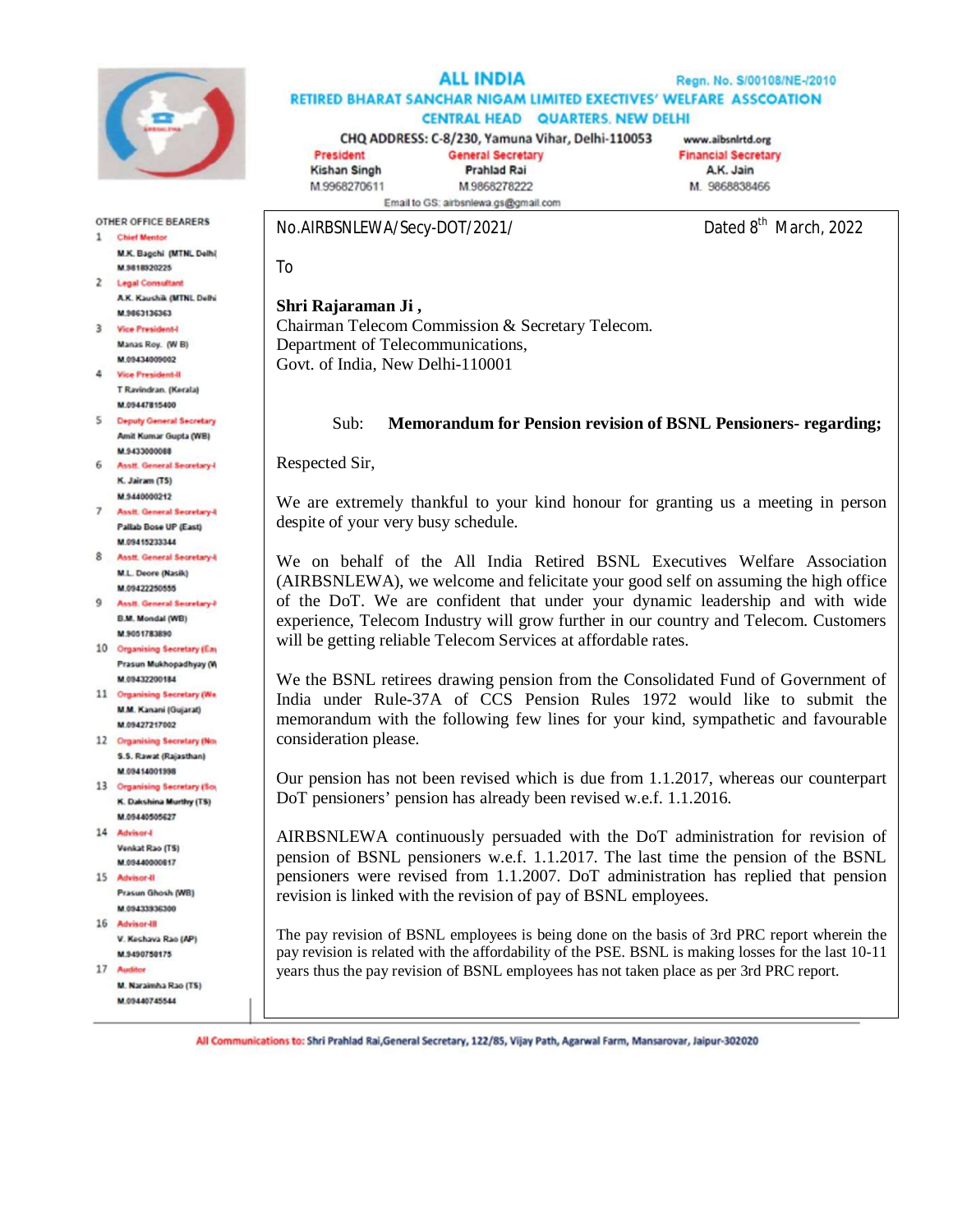Similarly BSNL pensioners are also suffering from non-payment of IDA fitment benefit of 78.2% w.e.f. 1.1.2007 to May 2013 which is pending since long, by not implementing the DPE guideline on the subject matter in its true spirit.

Now, the Income Department also has started issuing notice under section 154 towards recovery of income tax exemption granted to the BSNL Pensioners amounting to more than 2 lakhs.

## **In this regard; the following details are also furnished towards the justification of our demand of pension revision.**

There are about 2.5 lakh pensioners / family pensioners, who have retired prior to 1.1.2017, who were officers and employees of BSNL and were all absorbed from DoT on 1.10.2000 with the specific assurance that they would be treated on par with the Govt. employees in the matter of pension. This assurance was specifically incorporated into Rule 37-A of the CCS (Pension) Rules 1972 promulgated under Article 309 of the Constitution of India, 1950 and in terms of which they said employees were entitled to the applicable Govt. scheme of Pension / Family pension even after their absorption into BSNL

These Pensioners were Govt. servants holding civil post in DoT under Govt. of India prior to their absorption in BSNL and as such were safeguarded under Article 311 of the Constitution of India and governed by the CCS pension Rules 1972 for pension / family pension.

Though the  $7<sup>th</sup>$  pay commission report has been implemented for all the Central Govt. employees, Pensioners & Family pensioners, except the pension revision and minimum pension, all other conditions of the  $7<sup>th</sup>$  CPC like calculation of pension, additional pension with maturity of age, qualifying service for full pension, commutation, limit of Gratuity, Family Pension and Leave encashment amount, etc. has been implemented for BSNL employees and pensioners. As regards the pension revision, it is misconceived that the  $7<sup>th</sup>$  CPC report is not applicable to IDA pensioners.

As per the agreed terms and conditions, the BSNL pensioners / family pensioners are at par with the other Govt. servants. While the pension of the Govt. servants are revised on completion of every 10 years, the pension revision of the BSNL pensioners was done on 1.1.2007, that is 15 years ago.

Sir, after the pension revision, the minimum pension of a Group D employees retired from Govt. service is Rs.9000/-, whereas, the minimum pension of a Group D employee retired from BSNL is Rs.3500/-, due to non-implemention of pension revision of BSNL pensioners.

Sir, the medical facilities under CGHS available to the Central Govt. employees / pensioners are extended to BSNL Pensioners also. Whereas, the said CGHS facilities are not extended to the serving employees of the BSNL.

Sir, during december 2015, DoT had sent a request to the nodal Ministry for CPSUs to add revision of pensionery benefits of BSNL & MTNL Pensioners as terms of reference of  $3<sup>rd</sup> PRC$ and it is evident from this fact that the Govt. has made its intention of Pension Revision of BSNL pensioners w.e.f. 1.1.2017. However, due to skeptical negative approach of few of the DoT officers, the case not been processed further.

It is learnt that DoT is of the opinion that in case the pension of the existing pensioners are revised, their revised pension would become higher than the pension to be fixed on retirement of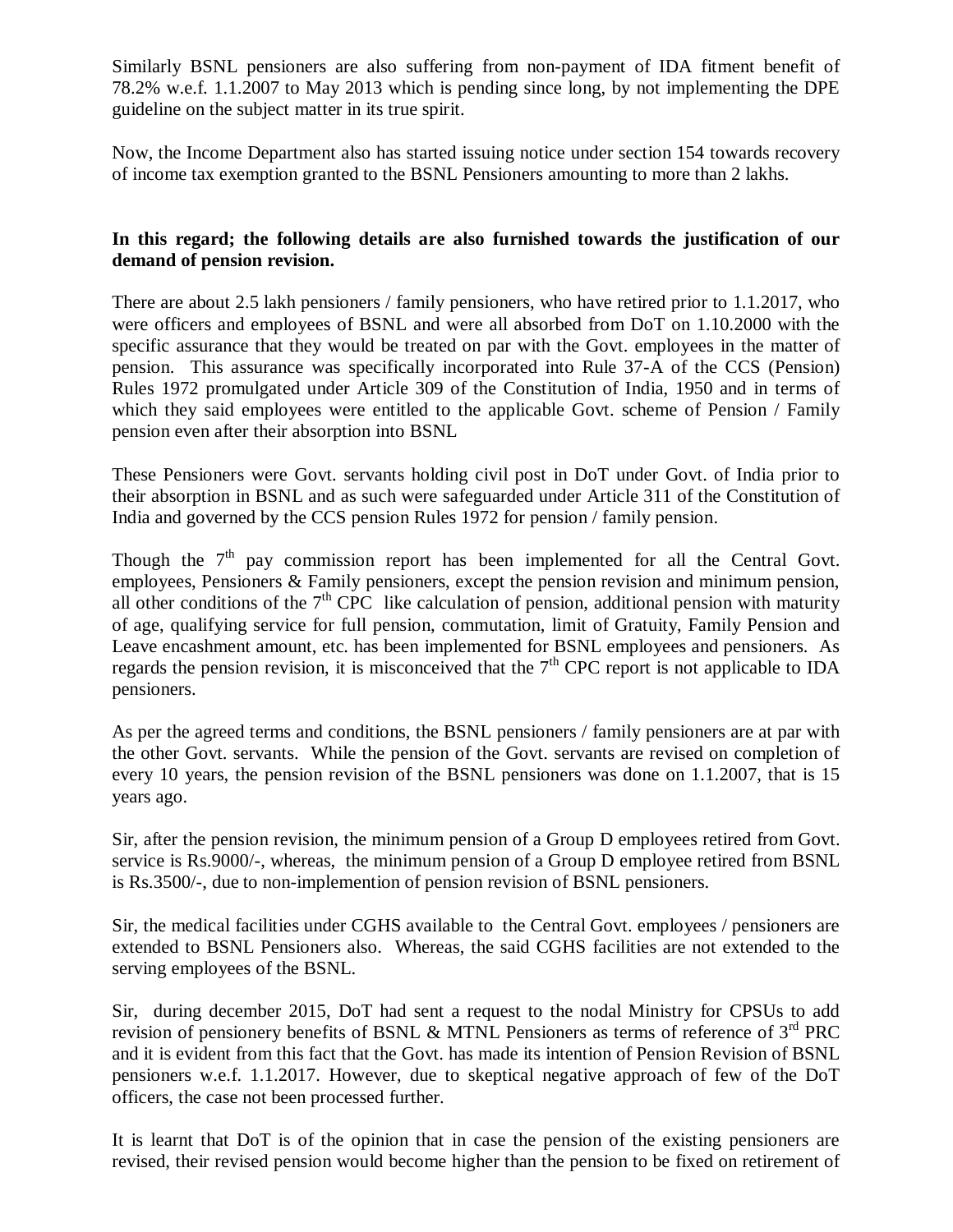the existing employees. This would create an anomaly in BSNL / MTNL as the existing pensioners would be getting more pension than the retiring pensioners.

In this regard, we would like to submit that, in case, such anomaly occurs between Pre-2017 and post 2017 combined service pensioners of BSNL, it will be limited to few more years as almost all the employees absorbed in BSNL from DoT/DTS/DTO and eligible for combined service pension under Rule 37-A of CCS (Pension) Rules 1972 will retire by the next Pay revision which is due in 2027.

Further more, in order to avoid such anomoly, we suggest to give notional pay revision for the BSNL serving employees w.e.f. 1.1.2017 without creating any additional financial liability for BSNL.

Sir, in case the pension of the BSNL pensioners / Family pensioners are not revised due to the illogical reasons, then, there will never be any pension revision of BSNL Pensioners / Family pensioners in the times to come since, pension is only for the BSNL absorbees and in the coming few years, there will be no BSNL absorbees left, as all would have retired and the BSNL pensioners / Family pensioners will continue with the existing pension in their entire life time in the rising inflation.

# **Sir, the pension revision of the BSNL retirees are fully justified on the following grounds:**

- 1. The inaction and non-implementation of revised pension as per the  $7<sup>th</sup>$  CPC and  $3<sup>rd</sup>$  Pay Revision tantamount to discrimination by DoT amongst the retired BSNL pensioners and the Govt. Servants in as much as the BSNL pensioners are the combined service Govt. pensioners by virtue of Rule 37-A of the CCS (Pension) Rules, 1972 and have retained their status of a Govt. servant upon their retirement.
- 2. Pension revision and pay revision have no relation whatsoever in so far as the combined service BSNL pensioners are concerned, since the pension of the latter is to be borne by the Govt. by virtue of Rule 37-A of the CCS (Pension) Rules 1972. As such it would be improper to link pensionary benefits with the financial status of the BSNL, especially after their retirement.
- 3. At the time of absorption by BSNL, the combined service BSNL pensioners were assured that their status as a Govt. servant upon retirement is not hindered on account of being absorbed in BSNL, which is the reason to amend the Rule 37 of CCS (Pension) Rules, 1972 by insertion of Rule 37-A and therefore, benefit of pension revision as has been done in respect of other Govt. pensioners cannot be denied to the BSNL combined service pensioners.
- 4. Pursuant to absorption in BSNL, DoT vide O.M. dated 9.11.2000 categorically mentioned that the employees of DoT who will be absorbed in BSNL will be entitled to the Govt. scheme of pension/family pension even after their absorption in BSNL.
- 5. AS per Rule 22 of Rule 37-A of CCS (Pension) Rules 1972, pensionary benefits of the BSNL pensioners are to be borne by the Govt. and therefore, absence of pay revision of BSNL in view of the affordability clause cannot be a ground for denial of pension revision, as there is no such affordability condition for any other Govt. pensioners for their pension revision.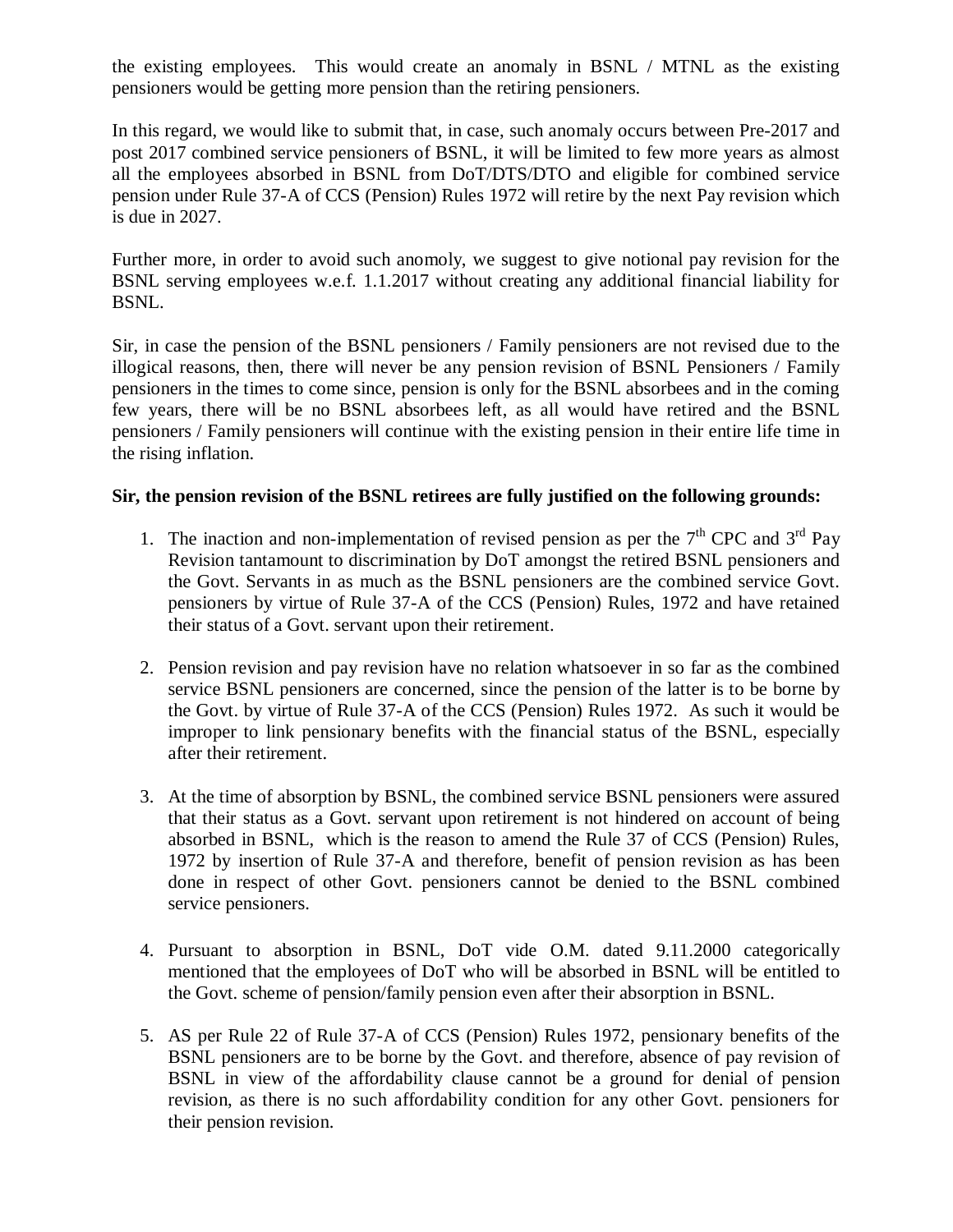- 6. The pension revision of BSNL pensioners and the pay revision of the BSNL employees have no relation whatsoever in so far as the combined service of BSNL pensioners are concerned, since these pensioners have no role in the financial status of the BSNL, since they do not and cannot contribute to the financial growth of BSNL.
- 7. The central Govt. pensioners and the combined services Govt. pensioners retired from BSNL are at par on pensionary benefits as every amendment to CCS (Pension) Rules 1972 from time to time is made applicable to combined service Pensioners of BSNL under Rule 37-A, which makes them at par.
- 8. It is a fact that 9 recommendations of the  $7<sup>th</sup>$  CPC namely, qualifying service for full pension, method of calculation of pension, family pension, commutation of Pension, restoration / increase in pension, limit of DCRG, leave encashment, etc. have been implemented in favour of the BSNL pensioners on their retirement, except pension revision.
- 9. The pension contribution of all the combined service BSNL pensioners has already been made to DoT as per the provisions of Rule 37-A and that too of the maximum of their pay scales and at this stage, when the BSNL pensioners, who are senior citizens with a legitimate expectation to reap the benefits of their service, are being with held, which otherwise would not have happened, had these BSNL combined service pensioners would have opted to remain in Govt. service.

Considering the facts mentioned above, we would like to mention that we are the senior citizens of our country and we have contributed our whole service period for the sake of the DoT / BSNL and our nation and now, it is quite unfortunate to deprive the legitimate right of the BSNL pensioners of their pension revision at par with other pensioners.

We the pensioners and family pensioners would therefore request your kind intervention in the matter so that concerned officers of DoT may please be directed for an early revision of pension/family pension w.e.f. 1.1.2017, as per 7th CPC recommendation by delinking it from pay revision of BSNL serving employees so that we may get justice which is being denied by DOT.

# II. **Payment of arrears of 78.2% IDA fitment benefit w.e.f. 1.1.2007 instead of June 2013 as per DPE order to BSNL Pensioners**

Sir, an another long pending issue of BSNL pensioners where kindly intervention of your honour is invited is that, as per the order of DPE regarding 78.2% IDA fitment benefits, it was due to BSNL pensioners w.e.f. 1.1.2007. But, it has been paid to the BSNL pensioners from June 2013 onwards only. Therefore, the arrears from 1.1.2007 to May 2013 are required to be paid to the BSNL pensioners. Your goodself is kindly requested to issue instructions to the concerned to implement the DPE order in its true spirit.

# III. **Notice under section 154 of Income Tax Act, 1961 received by many BSNL pensioners from Income Tax department having combined service in DoT and BSNL**

Sir, BSNL, vide its letter no. 1001-04/2011- 12/Taxation /BSNL/ LE/196 dated 04/05/2012 has clarified that, Encashment of Leave Credit of Government Service at the time of permanent absorption into BSNL from DOT that is on 01.10.2000 is eligible for full exemption under section 10(10AA) sub clause (i) of Income Tax Act, 1961 & leave salary of pensioner after